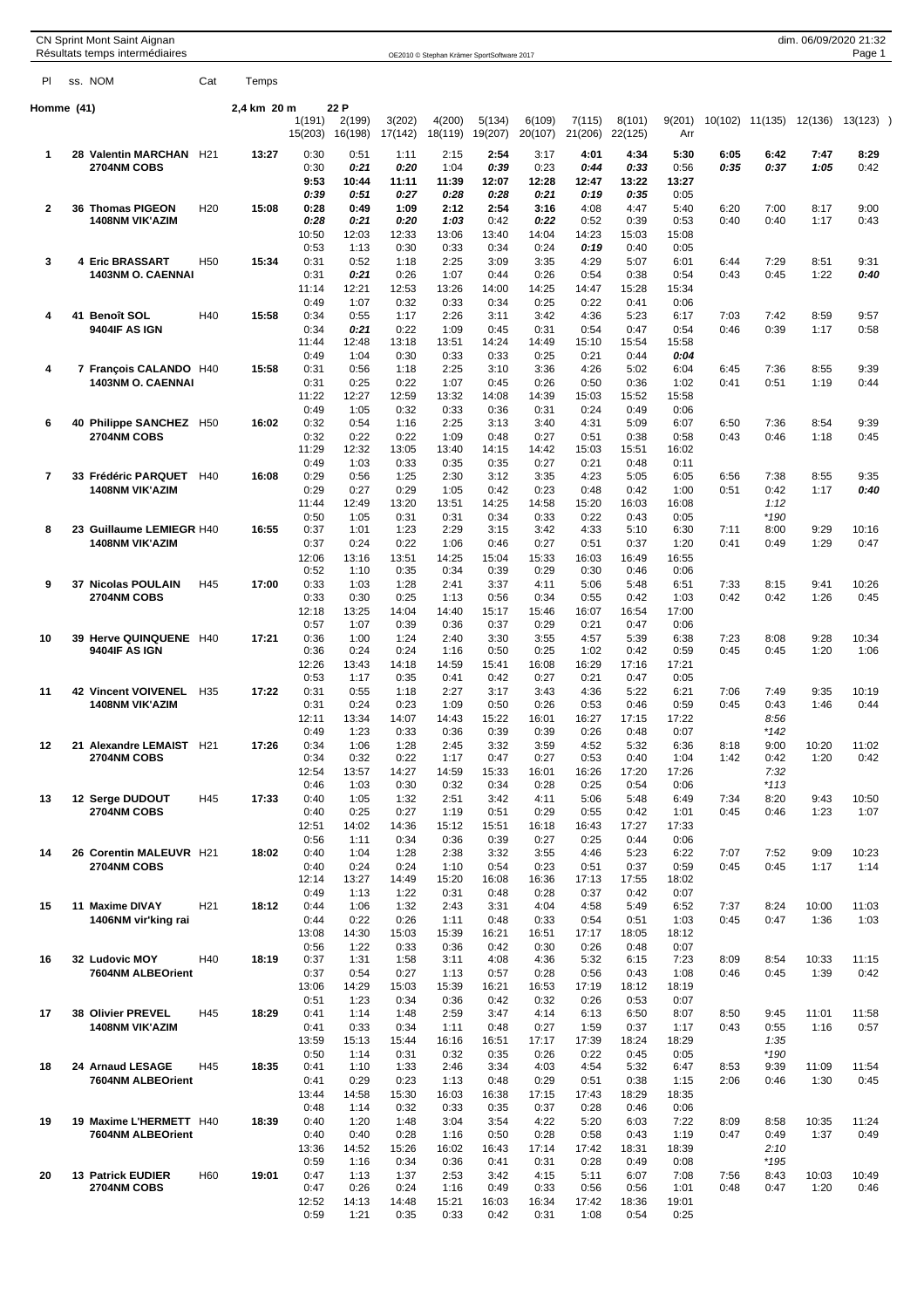|            | Résultats temps intermédiaires                    |                 |             |                   |                   |                   | OE2010 © Stephan Krämer SportSoftware 2017 |                   |                   |                   |                   |               |               |                 |               | Page 2        |  |
|------------|---------------------------------------------------|-----------------|-------------|-------------------|-------------------|-------------------|--------------------------------------------|-------------------|-------------------|-------------------|-------------------|---------------|---------------|-----------------|---------------|---------------|--|
| PI.        | ss. NOM                                           | Cat             | Temps       |                   |                   |                   |                                            |                   |                   |                   |                   |               |               |                 |               |               |  |
| Homme (41) |                                                   |                 | 2,4 km 20 m |                   | 22 P              | (suite)           |                                            |                   |                   |                   |                   |               |               |                 |               |               |  |
|            |                                                   |                 |             | 1(191)<br>15(203) | 2(199)<br>16(198) | 3(202)<br>17(142) | 4(200)<br>18(119)                          | 5(134)<br>19(207) | 6(109)<br>20(107) | 7(115)<br>21(206) | 8(101)<br>22(125) | 9(201)<br>Arr |               | 10(102) 11(135) | 12(136)       | 13(123)       |  |
| 21         | 30 Baptiste MOISSERO H21                          |                 | 19:08       | 0:33              | 1:08              | 1:29              | 2:39                                       | 3:26              | 3:55              | 4:51              | 5:41              | 6:47          | 7:38          | 8:30            | 9:57          | 11:09         |  |
|            | <b>1408NM VIK'AZIM</b>                            |                 |             | 0:33              | 0:35              | 0:21              | 1:10                                       | 0:47              | 0:29              | 0:56              | 0:50              | 1:06          | 0:51          | 0:52            | 1:27          | 1:12          |  |
|            |                                                   |                 |             | 13:39<br>0:59     | 14:59<br>1:20     | 15:36<br>0:37     | 16:17<br>0:41                              | 17:02<br>0:45     | 17:36<br>0:34     | 18:05<br>0:29     | 19:03<br>0:58     | 19:08<br>0:05 |               |                 |               |               |  |
| 22         | 25 Sébastien LUCAS                                | H <sub>35</sub> | 19:26       | 0:41              | 1:21              | 1:49              | 3:11                                       | 4:18              | 4:45              | 5:44              | 6:28              | 7:34          | 8:24          | 9:15            | 11:07         | 12:01         |  |
|            | 7604NM ALBEOrient                                 |                 |             | 0:41<br>14:00     | 0:40<br>15:27     | 0:28<br>16:04     | 1:22<br>16:48                              | 1:07<br>17:33     | 0:27<br>18:04     | 0:59<br>18:28     | 0:44<br>19:20     | 1:06<br>19:26 | 0:50          | 0:51            | 1:52          | 0:54          |  |
|            |                                                   |                 |             | 0:53              | 1:27              | 0:37              | 0:44                                       | 0:45              | 0:31              | 0:24              | 0:52              | 0:06          |               |                 |               |               |  |
| 23         | 1 Laurent BASSET                                  | H <sub>50</sub> | 20:10       | 0:45              | 1:25              | 1:52              | 3:15                                       | 4:20              | 4:51              | 5:52              | 6:39              | 7:47          | 8:36          | 9:31            | 10:59         | 12:07         |  |
|            | <b>2704NM COBS</b>                                |                 |             | 0:45<br>14:40     | 0:40<br>15:59     | 0:27<br>16:35     | 1:23<br>17:16                              | 1:05<br>18:00     | 0:31<br>18:31     | 1:01<br>19:09     | 0:47<br>20:03     | 1:08<br>20:10 | 0:49          | 0:55            | 1:28          | 1:08          |  |
|            |                                                   |                 |             | 1:09              | 1:19              | 0:36              | 0:41                                       | 0:44              | 0:31              | 0:38              | 0:54              | 0:07          |               |                 |               |               |  |
| 23         | 27 Stéphane MARCHAN H55                           |                 | 20:10       | 0:49              | 1:32              | 2:09              | 3:29                                       | 4:21              | 5:05              | 6:05              | 6:50              | 8:00          | 8:48          | 9:54            | 11:40         | 12:30         |  |
|            | 2704NM COBS                                       |                 |             | 0:49<br>14:47     | 0:43<br>16:06     | 0:37<br>16:41     | 1:20<br>17:20                              | 0:52<br>18:00     | 0:44<br>18:36     | 1:00<br>19:01     | 0:45<br>20:04     | 1:10<br>20:10 | 0:48          | 1:06            | 1:46          | 0:50          |  |
|            |                                                   |                 |             | 1:02              | 1:19              | 0:35              | 0:39                                       | 0:40              | 0:36              | 0:25              | 1:03              | 0:06          |               |                 |               |               |  |
| 25         | 2 Bruno BEAUVISAGE H55                            |                 | 20:43       | 0:46<br>0:46      | 1:20              | 1:48              | 3:17                                       | 4:13              | 4:42<br>0:29      | 5:48<br>1:06      | 6:34<br>0:46      | 7:51          | 8:46<br>0:55  | 9:40<br>0:54    | 11:20<br>1:40 | 12:26<br>1:06 |  |
|            | 7604NM ALBEOrient                                 |                 |             | 14:36             | 0:34<br>16:06     | 0:28<br>16:45     | 1:29<br>17:27                              | 0:56<br>18:13     | 19:08             | 19:37             | 20:33             | 1:17<br>20:43 |               |                 |               |               |  |
|            |                                                   |                 |             | 1:00              | 1:30              | 0:39              | 0:42                                       | 0:46              | 0:55              | 0:29              | 0:56              | 0:10          |               |                 |               |               |  |
| 26         | 34 Benoit PECQUENAR H21<br><b>1408NM VIK'AZIM</b> |                 | 21:06       | 0:32<br>0:32      | 0:53<br>0:21      | 1:13<br>0:20      | 2:19<br>1:06                               | 3:00<br>0:41      | 3:23<br>0:23      | 4:14<br>0:51      | 4:48<br>0:34      | 5:39<br>0:51  | 10:18<br>4:39 | 11:10<br>0:52   | 12:53<br>1:43 | 13:41<br>0:48 |  |
|            |                                                   |                 |             | 15:49             | 17:13             | 17:48             | 18:23                                      | 19:05             | 19:33             | 19:59             | 21:01             | 21:06         |               | 6:33            | 7:41          | 8:19          |  |
|            |                                                   |                 |             | 0:58              | 1:24              | 0:35              | 0:35                                       | 0:42              | 0:28              | 0:26              | 1:02              | 0:05          |               | $*113$          | $*142$        | $*136$        |  |
| 27         | 35 Eric PIGEON<br><b>1408NM VIK'AZIM</b>          | H <sub>50</sub> | 21:08       | 1:23<br>1:23      | 1:49<br>0:26      | 2:17<br>0:28      | 3:33<br>1:16                               | 4:30<br>0:57      | 5:00<br>0:30      | 6:05<br>1:05      | 6:48<br>0:43      | 8:04<br>1:16  | 10:03<br>1:59 | 10:58<br>0:55   | 12:47<br>1:49 | 13:42<br>0:55 |  |
|            |                                                   |                 |             | 15:39             | 17:06             | 17:42             | 18:21                                      | 19:04             | 19:39             | 20:06             | 21:01             | 21:08         |               | 12:04           |               |               |  |
|            |                                                   |                 |             | 0:56              | 1:27              | 0:36              | 0:39                                       | 0:43              | 0:35              | 0:27              | 0:55              | 0:07          |               | $*142$          |               |               |  |
| 28         | 5 Xavier BRIERE<br>2704NM COBS                    | H45             | 21:43       | 0:41<br>0:41      | 1:10<br>0:29      | 1:38<br>0:28      | 3:05<br>1:27                               | 4:15<br>1:10      | 4:51<br>0:36      | 5:56<br>1:05      | 6:49<br>0:53      | 8:13<br>1:24  | 9:11<br>0:58  | 10:18<br>1:07   | 12:04<br>1:46 | 13:00<br>0:56 |  |
|            |                                                   |                 |             | 15:29             | 17:05             | 17:51             | 18:37                                      | 19:30             | 20:06             | 20:37             | 21:36             | 21:43         |               |                 |               |               |  |
|            |                                                   |                 |             | 1:10              | 1:36              | 0:46              | 0:46                                       | 0:53              | 0:36              | 0:31              | 0:59              | 0:07          |               |                 |               |               |  |
| 29         | 22 Laurent LEMAITRE<br>2704NM COBS                | H <sub>50</sub> | 22:01       | 0:39<br>0:39      | 1:09<br>0:30      | 1:42<br>0:33      | 3:18<br>1:36                               | 4:21<br>1:03      | 5:05<br>0:44      | 6:18<br>1:13      | 7:12<br>0:54      | 8:33<br>1:21  | 9:31<br>0:58  | 10:32<br>1:01   | 12:27<br>1:55 | 13:27<br>1:00 |  |
|            |                                                   |                 |             | 15:54             | 17:25             | 18:05             | 18:55                                      | 19:41             | 20:17             | 20:50             | 21:55             | 22:01         |               |                 |               |               |  |
|            |                                                   |                 |             | 1:14              | 1:31              | 0:40              | 0:50                                       | 0:46              | 0:36              | 0:33              | 1:05              | 0:06          |               |                 |               |               |  |
| 30         | 20 andré LEHAULT<br>1406NM vir'king rai           | H <sub>55</sub> | 22:28       | 0:46<br>0:46      | 1:33<br>0:47      | 2:08<br>0:35      | 3:46<br>1:38                               | 4:51<br>1:05      | 5:45<br>0:54      | 6:46<br>1:01      | 7:52<br>1:06      | 9:17<br>1:25  | 10:12<br>0:55 | 11:07<br>0:55   | 12:48<br>1:41 | 13:44<br>0:56 |  |
|            |                                                   |                 |             | 16:15             | 18:03             | 18:49             | 19:29                                      | 20:18             | 20:56             | 21:23             | 22:22             | 22:28         |               | 2:31            |               |               |  |
|            |                                                   | H45             | 23:29       | 1:04              | 1:48              | 0:46              | 0:40                                       | 0:49              | 0:38<br>5:27      | 0:27<br>6:32      | 0:59<br>7:25      | 0:06<br>9:02  |               | $*195$          |               |               |  |
| 31         | <b>17 Hugo HEULINE</b><br><b>2801CE ESPAD</b>     |                 |             | 0:45<br>0:45      | 1:15<br>0:30      | 2:00<br>0:45      | 3:37<br>1:37                               | 4:43<br>1:06      | 0:44              | 1:05              | 0:53              | 1:37          | 10:04<br>1:02 | 11:12<br>1:08   | 13:06<br>1:54 | 14:05<br>0:59 |  |
|            |                                                   |                 |             | 16:39             | 18:15             | 19:04             | 19:48                                      | 21:22             | 21:55             | 22:28             | 23:21             | 23:29         |               |                 |               |               |  |
| 32         | <b>6 MICKAEL CABARET H21</b>                      |                 | 24:32       | 1:02<br>1:18      | 1:36<br>1:44      | 0:49<br>2:07      | 0:44<br>3:34                               | 1:34<br>5:43      | 0:33<br>6:31      | 0:33<br>8:15      | 0:53<br>9:01      | 0:08<br>10:11 | 11:14         | 12:21           | 14:44         | 16:00         |  |
|            | <b>2801CE ESPAD</b>                               |                 |             | 1:18              | 0:26              | 0:23              | 1:27                                       | 2:09              | 0:48              | 1:44              | 0:46              | 1:10          | 1:03          | 1:07            | 2:23          | 1:16          |  |
|            |                                                   |                 |             | 18:33             | 20:07             | 20:45             | 21:29                                      | 22:36             | 23:07             | 23:40             | 24:25             | 24:32         |               |                 |               |               |  |
| 33         | <b>18 Pascal HEURTAUX</b>                         | H <sub>50</sub> | 25:28       | 1:11<br>0:53      | 1:34<br>2:11      | 0:38<br>2:48      | 0:44<br>4:30                               | 1:07<br>5:33      | 0:31<br>6:11      | 0:33<br>7:23      | 0:45<br>8:39      | 0:07<br>10:06 | 11:12         | 12:45           | 14:53         | 16:01         |  |
|            | 1408NM VIK'AZIM                                   |                 |             | 0:53              | 1:18              | 0:37              | 1:42                                       | 1:03              | 0:38              | 1:12              | 1:16              | 1:27          | 1:06          | 1:33            | 2:08          | 1:08          |  |
|            |                                                   |                 |             | 18:40             | 20:19             | 21:05             | 21:55                                      | 22:53             | 23:39             | 24:16             | 25:21             | 25:28         |               |                 |               |               |  |
| 34         | 3 Marc BLANQUART                                  | H <sub>55</sub> | 25:51       | 1:14<br>1:16      | 1:39<br>3:14      | 0:46<br>3:48      | 0:50<br>5:13                               | 0:58<br>6:14      | 0:46<br>7:13      | 0:37<br>8:18      | 1:05<br>9:08      | 0:07<br>10:31 | 11:31         | 12:35           | 14:48         | 15:54         |  |
|            | 7807IF GO78                                       |                 |             | 1:16              | 1:58              | 0:34              | 1:25                                       | 1:01              | 0:59              | 1:05              | 0:50              | 1:23          | 1:00          | 1:04            | 2:13          | 1:06          |  |
|            |                                                   |                 |             | 18:38<br>1:10     | 20:18<br>1:40     | 21:05<br>0:47     | 21:53<br>0:48                              | 22:55<br>1:02     | 23:42<br>0:47     | 24:28<br>0:46     | 25:41<br>1:13     | 25:51<br>0:10 |               |                 |               |               |  |
| 35         | 8 J-Pierre CALANDOT H70                           |                 | 26:08       | 1:01              | 1:42              | 2:18              | 4:18                                       | 5:31              | 6:14              | 7:34              | 8:35              | 10:11         | 11:17         | 12:33           | 14:41         | 16:12         |  |
|            | 1403NM O. CAENNAI                                 |                 |             | 1:01              | 0:41              | 0:36              | 2:00                                       | 1:13              | 0:43              | 1:20              | 1:01              | 1:36          | 1:06          | 1:16            | 2:08          | 1:31          |  |
|            |                                                   |                 |             | 19:04<br>1:17     | 20:49<br>1:45     | 21:39<br>0:50     | 22:30<br>0:51                              | 23:29<br>0:59     | 24:09<br>0:40     | 24:47<br>0:38     | 25:57<br>1:10     | 26:08<br>0:11 |               |                 |               |               |  |
| 36         | 9 Guy COUPEY                                      | H75             | 41:10       | 3:12              | 4:29              | 5:25              | 8:09                                       | 10:02             | 11:16             | 13:31             | 15:02             | 17:23         | 19:07         | 20:41           | 23:44         | 25:21         |  |
|            | 2704NM COBS                                       |                 |             | 3:12              | 1:17              | 0:56              | 2:44                                       | 1:53              | 1:14              | 2:15              | 1:31              | 2:21          | 1:44          | 1:34            | 3:03          | 1:37          |  |
|            |                                                   |                 |             | 30:21<br>2:44     | 33:23<br>3:02     | 34:35<br>1:12     | 35:52<br>1:17                              | 37:17<br>1:25     | 38:14<br>0:57     | 39:12<br>0:58     | 40:56<br>1:44     | 41:10<br>0:14 |               |                 |               |               |  |
| 37         | 10 Gerard CROCHET                                 | H80             | 43:12       | 1:20              | 3:01              | 4:35              | 7:23                                       | 10:06             | 11:17             | 13:29             | 15:26             | 18:20         | 20:05         | 21:45           | 25:09         | 27:25         |  |
|            | <b>1705NA CMO</b>                                 |                 |             | 1:20              | 1:41              | 1:34              | 2:48                                       | 2:43              | 1:11              | 2:12              | 1:57              | 2:54          | 1:45          | 1:40            | 3:24          | 2:16          |  |
|            |                                                   |                 |             | 31:38<br>1:52     | 34:41<br>3:03     | 35:54<br>1:13     | 37:15<br>1:21                              | 38:34<br>1:19     | 40:21<br>1:47     | 41:12<br>0:51     | 43:00<br>1:48     | 43:12<br>0:12 |               |                 |               |               |  |
| 38         | <b>15 Gilles GAILLARD</b>                         | H65             | 44:00       | 1:33              | 2:48              | 4:01              | 7:05                                       | 9:05              | 10:08             | 12:18             | 14:00             | 16:38         | 18:40         | 20:19           | 23:58         | 25:31         |  |
|            | 6099HF INDIVIDUEL                                 |                 |             | 1:33<br>30:22     | 1:15              | 1:13              | 3:04<br>36:32                              | 2:00              | 1:03<br>41:05     | 2:10<br>41:40     | 1:42<br>44:04     | 2:38<br>44:14 | 2:02          | 1:39            | 3:39          | 1:33          |  |
|            |                                                   |                 |             | 2:13              | 33:08<br>2:46     | 35:17<br>2:09     | 1:15                                       | 38:15<br>1:43     | 2:50              | 0:35              | 2:24              | 0:10          |               |                 |               |               |  |
|            | 31 Eric MOISSERON                                 | H <sub>55</sub> | pm          | 0:42              | 1:16              | 1:44              | 3:37                                       | 4:28              | -----             | $- - - - -$       | -----             | -----         | -----         |                 |               |               |  |
|            | <b>1408NM VIK'AZIM</b>                            |                 |             | 0:42              | 0:34              | 0:28              | 1:53                                       | 0:51              |                   |                   |                   |               |               |                 |               |               |  |
|            |                                                   |                 |             | -----             | 1.1.1.1           | -----             | -----                                      | -----             | -----             | -----             | 10:11<br>1:30     | 10:28<br>0:17 |               | 5:39<br>$*113$  |               |               |  |
|            |                                                   |                 |             |                   |                   |                   |                                            |                   |                   |                   |                   |               |               |                 |               |               |  |

CN Sprint Mont Saint Aignan dim. 06/09/2020 21:32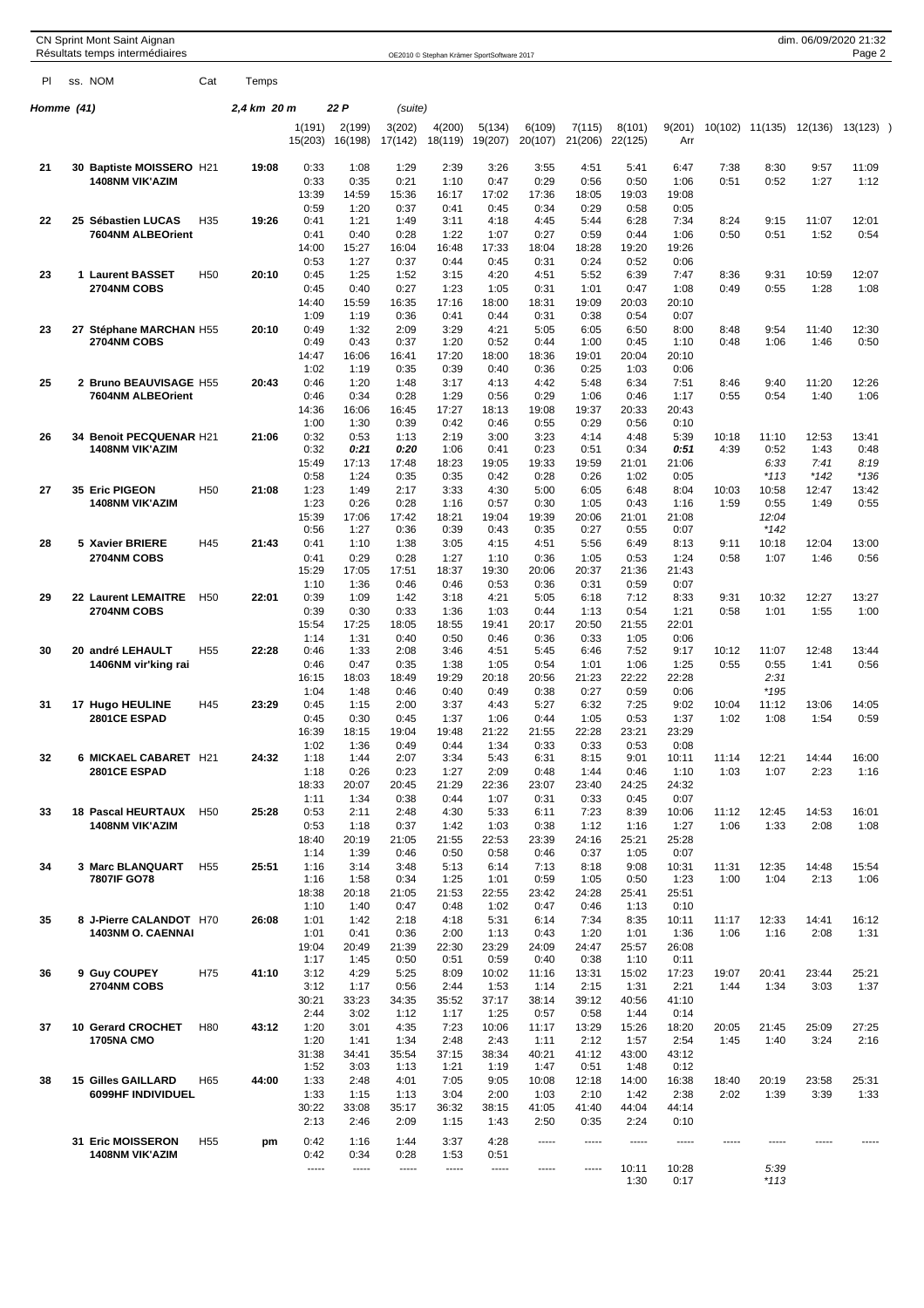|             |    | CN Sprint Mont Saint Aignan<br>Résultats temps intermédiaires |                 |             |               |               |               |               |                                            |                 |               |               |               |               |               | dim. 06/09/2020 21:32 | Page 3        |  |
|-------------|----|---------------------------------------------------------------|-----------------|-------------|---------------|---------------|---------------|---------------|--------------------------------------------|-----------------|---------------|---------------|---------------|---------------|---------------|-----------------------|---------------|--|
| PI          |    | ss. NOM                                                       | Cat             | Temps       |               |               |               |               | OE2010 © Stephan Krämer SportSoftware 2017 |                 |               |               |               |               |               |                       |               |  |
| Homme (41)  |    |                                                               |                 | 2,4 km 20 m |               | 22 P          | (suite)       |               |                                            |                 |               |               |               |               |               |                       |               |  |
|             |    |                                                               |                 |             | 1(191)        | 2(199)        | 3(202)        | 4(200)        | 5(134)                                     | 6(109)          | 7(115)        | 8(101)        | 9(201)        | 10(102)       | 11(135)       | 12(136)               | $13(123)$ )   |  |
|             |    |                                                               |                 |             | 15(203)       | 16(198)       | 17(142)       | 18(119)       | 19(207)                                    | 20(107)         | 21(206)       | 22(125)       | Arr           |               |               |                       |               |  |
|             |    | 29 Julien MILEO                                               | H40             | pm          | 0:33          | 0:57          | 1:18          | 2:21          | 3:06                                       | 3:34            | 4:25          | 5:08          | 1.1111        | 5:43          | 6:24          | 9:26                  | 10:03         |  |
|             |    | <b>2704NM COBS</b>                                            |                 |             | 0:33<br>11:48 | 0:24<br>12:49 | 0:21<br>13:18 | 1:03<br>13:48 | 0:45<br>14:22                              | 0:28<br>14:51   | 0:51<br>15:12 | 0:43<br>16:02 | 16:07         | 0:35          | 0:41<br>7:17  | 3:02<br>8:16          | 0:37          |  |
|             |    |                                                               |                 |             | 0:48          | 1:01          | 0:29          | 0:30          | 0:34                                       | 0:29            | 0:21          | 0:50          | 0:05          |               | $*142$        | $*123$                |               |  |
|             |    | <b>14 Nicolas FREMONT</b><br>2704NM COBS                      | H <sub>50</sub> | pm          | 0:42          | 1:12          | 1.1111        | 2:54          | 3:43                                       | 4:11            | 5:07          | 5:50          | 7:36          | 8:29          | 9:33          | 10:58                 | 12:00         |  |
|             |    |                                                               |                 |             | 0:42<br>14:04 | 0:30<br>15:24 | 16:08         | 1:42<br>16:44 | 0:49<br>17:23                              | 0:28<br>17:52   | 0:56<br>18:18 | 0:43<br>19:27 | 1:46<br>19:33 | 0:53          | 1:04<br>1:31  | 1:25                  | 1:02          |  |
|             |    |                                                               |                 |             | 0:49          | 1:20          | 0:44          | 0:36          | 0:39                                       | 0:29            | 0:26          | 1:09          | 0:06          |               | $*190$        |                       |               |  |
| Dame (23)   |    |                                                               |                 | 2,0 km 20 m |               | 17 P          |               |               |                                            |                 |               |               |               |               |               |                       |               |  |
|             |    |                                                               |                 |             | 1(192)        | 2(202)        | 3(197)        | 4(109)        | 5(115)                                     | 6(101)          | 7(201)        | 8(139)        | 9(123)        | 10(136)       | 11(135)       | 12(103)               | $13(205)$ )   |  |
|             |    |                                                               |                 |             | 15(119)       | 16(127)       | 17(125)       | Arr           |                                            |                 |               |               |               |               |               |                       |               |  |
| $\mathbf 1$ |    | 49 Loane DUDOUT<br>2704NM COBS                                | D <sub>21</sub> | 16:23       | 0:29<br>0:29  | 0:58<br>0:29  | 2:12<br>1:14  | 3:21<br>1:09  | 4:22<br>1:01                               | 5:07<br>0:45    | 6:15<br>1:08  | 7:29<br>1:14  | 8:05<br>0:36  | 8:58<br>0:53  | 10:44<br>1:46 | 11:50<br>1:06         | 12:35<br>0:45 |  |
|             |    |                                                               |                 |             | 14:40         | 15:16         | 16:17         | 16:23         |                                            |                 |               |               |               |               |               |                       |               |  |
| 2           |    | 57 Félicie PERUS                                              | D <sub>20</sub> | 17:19       | 0:49<br>0:32  | 0:36<br>1:31  | 1:01<br>2:51  | 0:06<br>4:05  | 5:05                                       | 5:50            | 7:05          | 8:16          | 8:57          | 9:52          | 11:30         | 12:35                 | 13:18         |  |
|             |    | <b>1408NM VIK'AZIM</b>                                        |                 |             | 0:32          | 0:59          | 1:20          | 1:14          | 1:00                                       | 0:45            | 1:15          | 1:11          | 0:41          | 0:55          | 1:38          | 1:05                  | 0:43          |  |
|             |    |                                                               |                 |             | 15:25<br>0:50 | 16:01<br>0:36 | 17:11<br>1:10 | 17:19<br>0:08 |                                            |                 |               |               |               |               |               |                       |               |  |
| 3           |    | 62 Charlotte VAUTIER                                          | D <sub>20</sub> | 17:23       | 0:47          | 1:24          | 2:50          | 4:02          | 5:02                                       | 5:52            | 7:11          | 8:29          | 9:06          | 9:56          | 11:47         | 12:52                 | 13:37         |  |
|             |    | 7604NM ALBEOrient                                             |                 |             | 0:47<br>15:44 | 0:37<br>16:20 | 1:26<br>17:17 | 1:12<br>17:23 | 1:00                                       | 0:50            | 1:19          | 1:18          | 0:37          | 0:50          | 1:51          | 1:05                  | 0:45          |  |
|             |    |                                                               |                 |             | 0:47          | 0:36          | 0:57          | 0:06          |                                            |                 |               |               |               |               |               |                       |               |  |
| 4           |    | <b>45 Axelle BRIERE</b>                                       | D45             | 18:01       | 0:34          | 1:08          | 2:33          | 4:05          | 5:08                                       | 5:59            | 7:22          | 8:36          | 9:23          | 10:24         | 12:12         | 13:24                 | 14:08         |  |
|             |    | <b>2704NM COBS</b>                                            |                 |             | 0:34<br>16:12 | 0:34<br>16:50 | 1:25<br>17:53 | 1:32<br>18:01 | 1:03                                       | 0:51            | 1:23          | 1:14          | 0:47          | 1:01          | 1:48          | 1:12                  | 0:44          |  |
|             |    |                                                               |                 |             | 0:48          | 0:38          | 1:03          | 0:08          |                                            |                 |               |               |               |               |               |                       |               |  |
| 5           |    | <b>46 Emilie CALANDOT</b><br><b>1403NM O. CAENNAI</b>         | D35             | 18:06       | 0:39<br>0:39  | 1:15<br>0:36  | 2:43<br>1:28  | 4:16<br>1:33  | 5:17<br>1:01                               | 6:05<br>0:48    | 7:16<br>1:11  | 8:35<br>1:19  | 9:34<br>0:59  | 10:35<br>1:01 | 12:15<br>1:40 | 13:22<br>1:07         | 14:09<br>0:47 |  |
|             |    |                                                               |                 |             | 16:20         | 16:54         | 17:58         | 18:06         |                                            |                 |               |               |               |               |               |                       |               |  |
| 6           |    | 43 Noémie BEAUVISAG D21                                       |                 | 18:30       | 0:57<br>1:48  | 0:34<br>2:22  | 1:04<br>3:41  | 0:08<br>4:58  | 6:01                                       | 6:52            | 8:07          | 9:26          | 10:08         | 11:01         | 12:48         | 13:54                 | 14:39         |  |
|             |    | <b>2704NM COBS</b>                                            |                 |             | 1:48          | 0:34          | 1:19          | 1:17          | 1:03                                       | 0:51            | 1:15          | 1:19          | 0:42          | 0:53          | 1:47          | 1:06                  | 0:45          |  |
|             |    |                                                               |                 |             | 16:45         | 17:23         | 18:23         | 18:30         |                                            |                 |               |               |               |               |               |                       |               |  |
| 7           | 61 | <b>Sophie TRUFFAUT</b>                                        | D40             | 18:39       | 0:48<br>0:42  | 0:38<br>1:15  | 1:00<br>2:35  | 0:07<br>4:20  | 5:25                                       | 6:18            | 7:40          | 9:06          | 9:52          | 10:47         | 12:34         | 13:43                 | 14:31         |  |
|             |    | 2704NM COBS                                                   |                 |             | 0:42          | 0:33          | 1:20          | 1:45          | 1:05                                       | 0:53            | 1:22          | 1:26          | 0:46          | 0:55          | 1:47          | 1:09                  | 0:48          |  |
|             |    |                                                               |                 |             | 16:43<br>0:52 | 17:21<br>0:38 | 18:31<br>1:10 | 18:39<br>0:08 |                                            |                 |               |               |               |               |               |                       |               |  |
| 8           | 60 | <b>Jade SANCHEZ</b>                                           | D <sub>20</sub> | 18:57       | 0:30          | 1:29          | 2:47          | 4:05          | 5:10                                       | 6:05            | 7:25          | 8:45          | 9:50          | 10:49         | 12:37         | 13:44                 | 14:35         |  |
|             |    | 2704NM COBS                                                   |                 |             | 0:30<br>16:46 | 0:59<br>17:25 | 1:18<br>18:50 | 1:18<br>18:57 | 1:05                                       | 0:55            | 1:20          | 1:20          | 1:05          | 0:59          | 1:48          | 1:07                  | 0:51          |  |
|             |    |                                                               |                 |             | 0:52          | 0:39          | 1:25          | 0:07          |                                            |                 |               |               |               |               |               |                       |               |  |
| 8           |    | 50 Malaurine DUDOUT D21<br>2704NM COBS                        |                 | 18:57       | 0:31<br>0:31  | 1:22<br>0:51  | 2:51<br>1:29  | 4:36<br>1:45  | 5:50<br>1:14                               | 6:45<br>0:55    | 8:06<br>1:21  | 9:23<br>1:17  | 10:06<br>0:43 | 11:04<br>0:58 | 12:53<br>1:49 | 14:04<br>1:11         | 14:49<br>0:45 |  |
|             |    |                                                               |                 |             | 17:02         | 17:42         | 18:51         | 18:57         |                                            |                 |               |               |               |               |               |                       |               |  |
| 10          |    | 64 Candice WILD                                               | D <sub>21</sub> | 19:00       | 0:52<br>1:24  | 0:40<br>1:57  | 1:09<br>3:16  | 0:06<br>4:49  | 5:57                                       | 7:02            | 8:18          | 9:38          | 10:19         | 11:21         | 13:06         | 14:16                 | 15:01         |  |
|             |    | 2704NM COBS                                                   |                 |             | 1:24          | 0:33          | 1:19          | 1:33          | 1:08                                       | 1:05            | 1:16          | 1:20          | 0:41          | 1:02          | 1:45          | 1:10                  | 0:45          |  |
|             |    |                                                               |                 |             | 17:04<br>0:51 | 17:41<br>0:37 | 18:54         | 19:00         |                                            |                 |               |               |               |               |               |                       |               |  |
| 11          |    | 44 Valérie BEAUVISAG                                          | D <sub>55</sub> | 19:05       | 0:45          | 1:30          | 1:13<br>3:04  | 0:06<br>4:26  | 6:11                                       | 7:24            | 8:36          | 9:59          | 10:41         | 11:31         | 13:31         | 14:34                 | 15:17         |  |
|             |    | 2704NM COBS                                                   |                 |             | 0:45          | 0:45          | 1:34          | 1:22          | 1:45                                       | 1:13            | 1:12          | 1:23          | 0:42          | 0:50          | 2:00          | 1:03                  | 0:43          |  |
|             |    |                                                               |                 |             | 17:21<br>0:49 | 17:58<br>0:37 | 18:59<br>1:01 | 19:05<br>0:06 |                                            |                 |               |               |               |               |               |                       |               |  |
| 12          |    | 59 Stéphanie POULAIN D40                                      |                 | 20:25       | 0:38          | 1:14          | 2:51          | 4:23          | 5:53                                       | 6:52            | 8:39          | 9:55          | 10:57         | 11:59         | 13:55         | 15:08                 | 15:57         |  |
|             |    | 2704NM COBS                                                   |                 |             | 0:38<br>18:23 | 0:36<br>19:01 | 1:37<br>20:18 | 1:32<br>20:25 | 1:30                                       | 0:59            | 1:47          | 1:16          | 1:02          | 1:02          | 1:56          | 1:13                  | 0:49          |  |
|             |    |                                                               |                 |             | 0:53          | 0:38          | 1:17          | 0:07          |                                            |                 |               |               |               |               |               |                       |               |  |
| 13          |    | 56 Claire MOISSERON D55<br>1408NM VIK'AZIM                    |                 | 20:37       | 0:43<br>0:43  | 2:22<br>1:39  | 3:51<br>1:29  | 5:15<br>1:24  | 6:29<br>1:14                               | 7:25<br>0:56    | 8:50<br>1:25  | 10:10<br>1:20 | 10:56<br>0:46 | 12:00<br>1:04 | 13:58<br>1:58 | 15:10<br>1:12         | 16:14<br>1:04 |  |
|             |    |                                                               |                 |             | 18:40         | 19:18         | 20:30         | 20:37         |                                            |                 |               |               |               |               |               |                       |               |  |
| 14          |    | 52 Raphaëlle FREMON D20                                       |                 | 21:16       | 1:01<br>1:47  | 0:38<br>2:25  | 1:12<br>3:56  | 0:07<br>5:25  | 6:37                                       | 7:32            | 9:09          | 10:32         | 11:35         | 12:44         | 14:40         | 15:56                 | 16:49         |  |
|             |    | 2704NM COBS                                                   |                 |             | 1:47          | 0:38          | 1:31          | 1:29          | 1:12                                       | 0:55            | 1:37          | 1:23          | 1:03          | 1:09          | 1:56          | 1:16                  | 0:53          |  |
|             |    |                                                               |                 |             | 19:12         | 19:51         | 21:10         | 21:16         |                                            |                 |               |               |               |               |               |                       |               |  |
| 15          |    | 58 Elodie PIERRE                                              | D35             | 21:52       | 0:59<br>0:46  | 0:39<br>1:28  | 1:19<br>3:29  | 0:06<br>4:51  | 6:06                                       | 6:59            | 8:35          | 10:00         | 11:57         | 12:59         | 15:04         | 16:18                 | 17:10         |  |
|             |    | 2704NM COBS                                                   |                 |             | 0:46          | 0:42          | 2:01          | 1:22          | 1:15                                       | 0:53            | 1:36          | 1:25          | 1:57          | 1:02          | 2:05          | 1:14                  | 0:52          |  |
|             |    |                                                               |                 |             | 19:44<br>1:00 | 20:28<br>0:44 | 21:45<br>1:17 | 21:52<br>0:07 |                                            | 10:48<br>$*113$ |               |               |               |               |               |                       |               |  |
| 16          |    | 55 Camille LECLERE                                            | D <sub>21</sub> | 22:45       | 1:41          | 2:22          | 3:57          | 5:26          | 6:50                                       | 8:21            | 9:53          | 11:25         | 12:23         | 13:28         | 15:32         | 16:50                 | 17:52         |  |
|             |    | 7604NM ALBEOrient                                             |                 |             | 1:41<br>20:36 | 0:41<br>21:18 | 1:35<br>22:36 | 1:29<br>22:45 | 1:24                                       | 1:31            | 1:32          | 1:32          | 0:58          | 1:05          | 2:04          | 1:18                  | 1:02          |  |
|             |    |                                                               |                 |             | 1:01          | 0:42          | 1:18          | 0:09          |                                            |                 |               |               |               |               |               |                       |               |  |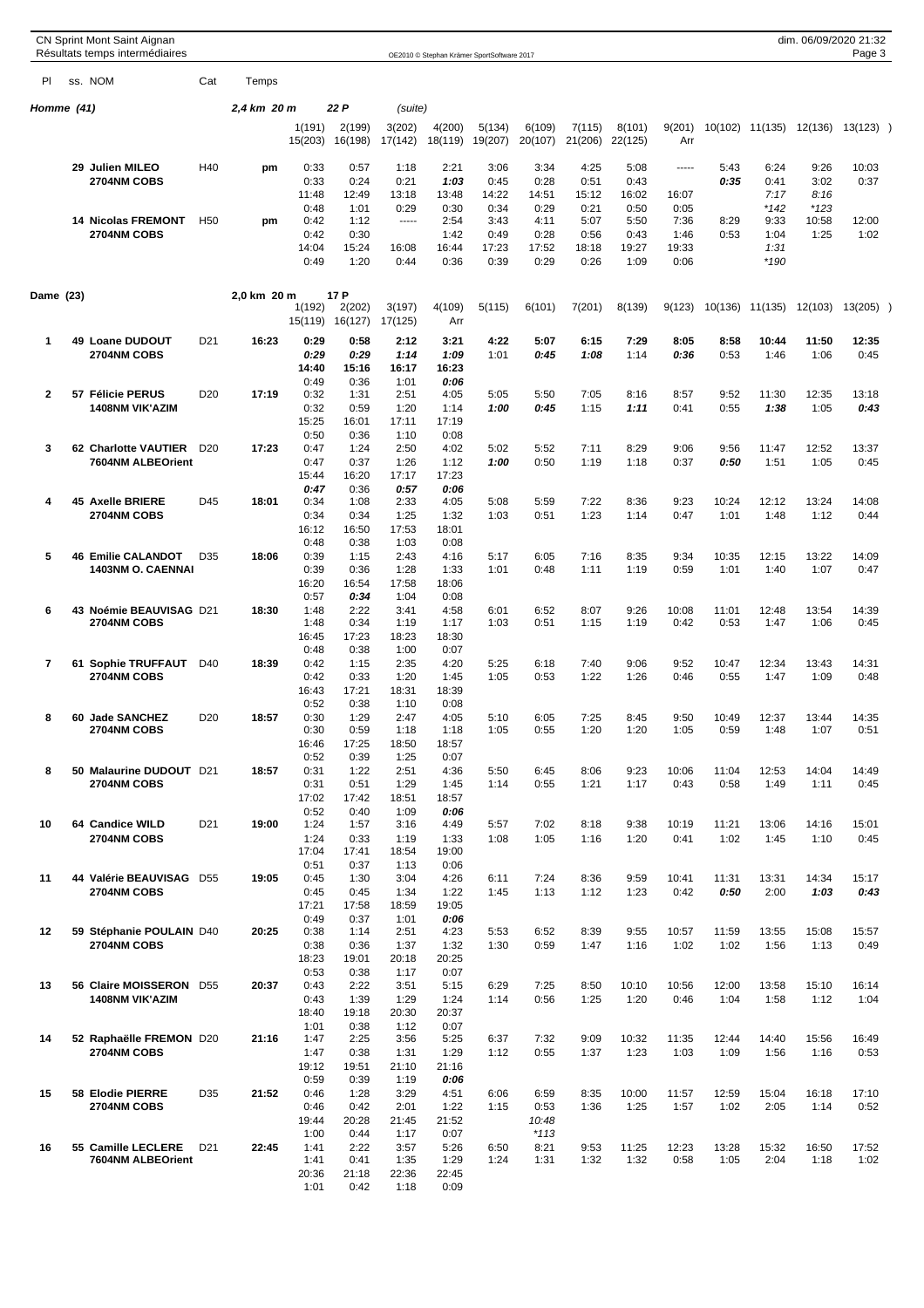|                |    | CN Sprint Mont Saint Aignan<br>Résultats temps intermédiaires |                 |             |                   |                   |                   |               | OE2010 © Stephan Krämer SportSoftware 2017 |               |               |                |               |               |               |               | dim. 06/09/2020 21:32<br>Page 4 |  |
|----------------|----|---------------------------------------------------------------|-----------------|-------------|-------------------|-------------------|-------------------|---------------|--------------------------------------------|---------------|---------------|----------------|---------------|---------------|---------------|---------------|---------------------------------|--|
| PI             |    | ss. NOM                                                       | Cat             | Temps       |                   |                   |                   |               |                                            |               |               |                |               |               |               |               |                                 |  |
| Dame (23)      |    |                                                               |                 | 2,0 km 20 m |                   | 17 P              | (suite)           |               |                                            |               |               |                |               |               |               |               |                                 |  |
|                |    |                                                               |                 |             | 1(192)<br>15(119) | 2(202)<br>16(127) | 3(197)<br>17(125) | 4(109)<br>Arr | 5(115)                                     | 6(101)        | 7(201)        | 8(139)         | 9(123)        | 10(136)       | 11(135)       | 12(103)       | $13(205)$ )                     |  |
| 17             |    | 51 Emmanuelle FEAUX D50                                       |                 | 22:48       | 0:46              | 1:30              | 3:34              | 5:26          | 6:51                                       | 8:16          | 9:49          | 11:18          | 12:25         | 13:53         | 15:55         | 17:12         | 18:10                           |  |
|                |    | <b>1408NM VIK'AZIM</b>                                        |                 |             | 0:46<br>20:39     | 0:44<br>21:21     | 2:04<br>22:41     | 1:52<br>22:48 | 1:25                                       | 1:25<br>2:01  | 1:33          | 1:29           | 1:07          | 1:28          | 2:02          | 1:17          | 0:58                            |  |
|                |    |                                                               |                 |             | 0:58              | 0:42              | 1:20              | 0:07          |                                            | $*195$        |               |                |               |               |               |               |                                 |  |
| 18             |    | 53 Nathalie GRAIN                                             | D <sub>55</sub> | 22:53       | 2:18              | 3:04              | 4:47              | 6:20          | 7:35                                       | 8:35          | 10:04         | 11:29          | 12:21         | 13:24         | 15:42         | 17:19         | 18:11                           |  |
|                |    | <b>2704NM COBS</b>                                            |                 |             | 2:18<br>20:43     | 0:46<br>21:26     | 1:43<br>22:45     | 1:33<br>22:53 | 1:15                                       | 1:00          | 1:29          | 1:25           | 0:52          | 1:03          | 2:18          | 1:37          | 0:52                            |  |
|                |    |                                                               |                 |             | 0:56              | 0:43              | 1:19              | 0:08          |                                            |               |               |                |               |               |               |               |                                 |  |
| 19             |    | 48 Valérie CROUIN                                             | D <sub>60</sub> | 24:48       | 3:31              | 4:20              | 6:39              | 8:25          | 9:44                                       | 10:42         | 12:15         | 13:40          | 14:28         | 15:53         | 17:58         | 19:13         | 20:08                           |  |
|                |    | 7604NM ALBEOrient                                             |                 |             | 3:31<br>22:41     | 0:49<br>23:21     | 2:19<br>24:40     | 1:46<br>24:48 | 1:19                                       | 0:58          | 1:33          | 1:25           | 0:48          | 1:25          | 2:05          | 1:15          | 0:55                            |  |
|                |    |                                                               |                 |             | 1:00              | 0:40              | 1:19              | 0:08          |                                            |               |               |                |               |               |               |               |                                 |  |
| 20             |    | 92 Virginie LEMIEGRE D40<br><b>1408NM VIK'AZIM</b>            |                 | 24:59       | 2:57              | 3:32              | 5:12              | 6:41          | 7:51                                       | 8:48          | 10:54         | 14:43          | 15:28         | 16:48         | 18:36         | 19:49         | 20:34                           |  |
|                |    |                                                               |                 |             | 2:57<br>22:58     | 0:35<br>23:44     | 1:40<br>24:52     | 1:29<br>24:59 | 1:10                                       | 0:57<br>0:47  | 2:06          | 3:49           | 0:45          | 1:20          | 1:48          | 1:13          | 0:45                            |  |
|                |    |                                                               |                 |             | 0:59              | 0:46              | 1:08              | 0:07          |                                            | $*191$        |               |                |               |               |               |               |                                 |  |
| 21             |    | 63 Léa WEBER<br>2704NM COBS                                   | D <sub>21</sub> | 32:38       | 2:12<br>2:12      | 3:05<br>0:53      | 8:05<br>5:00      | 10:11<br>2:06 | 11:32<br>1:21                              | 12:34<br>1:02 | 14:06<br>1:32 | 15:43<br>1:37  | 18:04<br>2:21 | 19:19<br>1:15 | 21:38<br>2:19 | 23:03<br>1:25 | 24:09<br>1:06                   |  |
|                |    |                                                               |                 |             | 30:10             | 30:56             | 32:31             | 32:38         |                                            | 16:47         |               |                |               |               |               |               |                                 |  |
|                |    |                                                               |                 |             | 1:06              | 0:46              | 1:35              | 0:07          |                                            | $*113$        |               |                |               |               |               |               |                                 |  |
| 22             | 47 | <b>Michelle CALANDOT</b><br>1403NM O. CAENNAI                 | D65             | 39:09       | 0:51<br>0:51      | 1:48<br>0:57      | 12:22<br>10:34    | 14:37<br>2:15 | 16:09<br>1:32                              | 17:26<br>1:17 | 19:39<br>2:13 | 21:24<br>1:45  | 22:56<br>1:32 | 26:53<br>3:57 | 29:48<br>2:55 | 31:27<br>1:39 | 32:42<br>1:15                   |  |
|                |    |                                                               |                 |             | 35:57             | 37:08             | 38:58             | 39:09         |                                            |               |               |                |               |               |               |               |                                 |  |
|                |    |                                                               |                 |             | 1:18              | 1:11              | 1:50              | 0:11          |                                            |               |               |                |               |               |               |               |                                 |  |
|                |    | 54 Marie GRENDEL<br>2704NM COBS                               | D45             | pm          | 0:36<br>0:36      | 1:14<br>0:38      | 2:45<br>1:31      | 4:11<br>1:26  | 5:20<br>1:09                               | 6:18<br>0:58  | 7:53<br>1:35  | 9:04<br>1:11   | -----         | 10:23<br>1:19 | 12:05<br>1:42 | 13:10<br>1:05 | 14:03<br>0:53                   |  |
|                |    |                                                               |                 |             | 16:19             | 16:57             | 18:01             | 18:07         |                                            |               |               |                |               |               |               |               |                                 |  |
|                |    |                                                               |                 |             | 0:58              | 0:38              | 1:04              | 0:06          |                                            |               |               |                |               |               |               |               |                                 |  |
|                |    |                                                               |                 |             |                   |                   |                   |               |                                            |               |               |                |               |               |               |               |                                 |  |
|                |    | Homme jeune (13)                                              |                 | 2,2 km 20 m | 1(193)            | 19 P<br>2(199)    | 3(190)            | 4(200)        | 5(110)                                     | 6(139)        | 7(201)        | 8(115)         | 9(109)        | 10(123)       | 11(128)       | 12(142)       | $13(105)$ )                     |  |
|                |    |                                                               |                 |             | 15(106)           | 16(207)           | 17(107)           | 18(206)       | 19(125)                                    | Arr           |               |                |               |               |               |               |                                 |  |
| 1              |    | 75 Robin PREVEL                                               | H <sub>18</sub> | 13:29       | 0:29              | 0:58              | 1:16              | 2:33          | 3:02                                       | 3:38          | 4:30          | 5:12           | 6:05          | 7:28          | 8:20          | 8:48          | 9:36                            |  |
|                |    | <b>1408NM VIK'AZIM</b>                                        |                 |             | 0:29<br>11:00     | 0:29<br>11:19     | 0:18<br>11:43     | 1:17<br>12:42 | 0:29<br>13:22                              | 0:36<br>13:29 | 0:52          | 0:42           | 0:53          | 1:23          | 0:52          | 0:28          | 0:48                            |  |
|                |    |                                                               |                 |             | 1:07              | 0:19              | 0:24              | 0:59          | 0:40                                       | 0:07          |               |                |               |               |               |               |                                 |  |
| 2              |    | 78 Miles WHITE                                                | H <sub>18</sub> | 13:39       | 0:45              | 1:11              | 1:27              | 2:44          | 3:10                                       | 3:43          | 4:33          | 5:19           | 6:18          | 7:38          | 8:40          | 9:09          | 10:05                           |  |
|                |    | <b>1408NM VIK'AZIM</b>                                        |                 |             | 0:45<br>11:24     | 0:26<br>11:43     | 0:16<br>12:14     | 1:17<br>12:36 | 0:26<br>13:36                              | 0:33<br>13:39 | 0:50          | 0:46<br>0:31   | 0:59          | 1:20          | 1:02          | 0:29          | 0:56                            |  |
|                |    |                                                               |                 |             | 1:02              | 0:19              | 0:31              | 0:22          | 1:00                                       | 0:03          |               | *191           |               |               |               |               |                                 |  |
| 3              |    | 66 Eliot BRIERE                                               | H <sub>18</sub> | 14:13       | 0:30<br>0:30      | 0:59<br>0:29      | 1:19<br>0:20      | 2:39<br>1:20  | 3:05<br>0:26                               | 3:39<br>0:34  | 4:35<br>0:56  | 5:31           | 6:32          | 7:42<br>1:10  | 8:45          | 9:19          | 10:34<br>1:15                   |  |
|                |    | <b>2704NM COBS</b>                                            |                 |             | 12:06             | 12:28             | 12:55             | 13:18         | 14:08                                      | 14:13         |               | 0:56           | 1:01          |               | 1:03          | 0:34          |                                 |  |
|                |    |                                                               |                 |             | 1:13              | 0:22              | 0:27              | 0:23          | 0:50                                       | 0:05          |               |                |               |               |               |               |                                 |  |
| 4              |    | 69 Gabin LENOIR<br>1403NM O. CAENNAI                          | H <sub>16</sub> | 14:18       | 0:33<br>0:33      | 1:07<br>0:34      | 1:23<br>0:16      | 2:51<br>1:28  | 3:29<br>0:38                               | 4:08<br>0:39  | 5:08<br>1:00  | 5:55<br>0:47   | 6:55<br>1:00  | 8:14<br>1:19  | 9:31<br>1:17  | 9:57<br>0:26  | 10:49<br>0:52                   |  |
|                |    |                                                               |                 |             | 12:13             | 12:36             | 13:02             | 13:27         | 14:10                                      | 14:18         |               |                |               |               |               |               |                                 |  |
| 5              |    | 74 Nolann PREVEL                                              | H <sub>14</sub> | 14:32       | 1:06<br>0:41      | 0:23<br>1:14      | 0:26<br>1:35      | 0:25<br>2:59  | 0:43<br>3:34                               | 0:08<br>4:10  | 5:07          | 5:57           | 6:57          | 8:16          | 9:20          | 9:50          | 10:45                           |  |
|                |    | <b>1408NM VIK'AZIM</b>                                        |                 |             | 0:41              | 0:33              | 0:21              | 1:24          | 0:35                                       | 0:36          | 0:57          | 0:50           | 1:00          | 1:19          | 1:04          | 0:30          | 0:55                            |  |
|                |    |                                                               |                 |             | 12:19             | 12:46             | 13:15             | 13:39         | 14:24                                      | 14:32         |               |                |               |               |               |               |                                 |  |
| 6              |    | 71 Quentin PHILIPPE                                           | H18             | 14:53       | 1:13<br>1:06      | 0:27<br>1:47      | 0:29<br>2:08      | 0:24<br>3:45  | 0:45<br>4:24                               | 0:08<br>5:02  | 6:06          | 6:51           | 7:48          | 9:05          | 10:02         | 10:30         | 11:26                           |  |
|                |    | 7604NM ALBEOrient                                             |                 |             | 1:06              | 0:41              | 0:21              | 1:37          | 0:39                                       | 0:38          | 1:04          | 0:45           | 0:57          | 1:17          | 0:57          | 0:28          | 0:56                            |  |
|                |    |                                                               |                 |             | 12:51<br>1:06     | 13:14<br>0:23     | 13:44<br>0:30     | 14:06<br>0:22 | 14:47<br>0:41                              | 14:53<br>0:06 |               |                |               |               |               |               |                                 |  |
| $\overline{7}$ |    | 65 Elouan BRASSART H14                                        |                 | 15:39       | 0:30              | 1:13              | 1:35              | 3:11          | 3:42                                       | 4:22          | 5:24          | 6:14           | 7:25          | 8:46          | 9:55          | 10:32         | 11:39                           |  |
|                |    | 1403NM O. CAENNAI                                             |                 |             | 0:30              | 0:43              | 0:22              | 1:36          | 0:31                                       | 0:40          | 1:02          | 0:50           | 1:11          | 1:21          | 1:09          | 0:37          | 1:07                            |  |
|                |    |                                                               |                 |             | 13:23<br>1:23     | 13:47<br>0:24     | 14:17<br>0:30     | 14:42<br>0:25 | 15:33<br>0:51                              | 15:39<br>0:06 |               |                |               |               |               |               |                                 |  |
| 8              |    | 73 Arthur POULAIN                                             | H <sub>18</sub> | 15:51       | 0:40              | 1:07              | 1:50              | 3:24          | 3:53                                       | 4:32          | 5:30          | 6:30           | 7:31          | 8:58          | 10:10         | 10:50         | 11:59                           |  |
|                |    | 2704NM COBS                                                   |                 |             | 0:40              | 0:27              | 0:43              | 1:34          | 0:29                                       | 0:39          | 0:58          | 1:00           | 1:01          | 1:27          | 1:12          | 0:40          | 1:09                            |  |
|                |    |                                                               |                 |             | 13:36<br>1:17     | 14:05<br>0:29     | 14:34<br>0:29     | 14:58<br>0:24 | 15:47<br>0:49                              | 15:51<br>0:04 |               | 1:30<br>$*202$ |               |               |               |               |                                 |  |
| 9              |    | 67 Lucas BUCHON                                               | H <sub>18</sub> | 16:29       | 0:46              | 1:25              | 1:46              | 3:01          | 3:39                                       | 4:13          | 5:04          | 5:50           | 6:44          | 10:00         | 11:05         | 11:44         | 12:45                           |  |
|                |    | <b>1408NM VIK'AZIM</b>                                        |                 |             | 0:46<br>14:22     | 0:39<br>14:48     | 0:21<br>15:15     | 1:15<br>15:38 | 0:38<br>16:25                              | 0:34<br>16:29 | 0:51          | 0:46           | 0:54          | 3:16          | 1:05          | 0:39          | 1:01                            |  |
|                |    |                                                               |                 |             | 1:14              | 0:26              | 0:27              | 0:23          | 0:47                                       | 0:04          |               |                |               |               |               |               |                                 |  |
| 10             |    | 77 Gabin TRUFFAUT                                             | H <sub>16</sub> | 18:28       | 0:41              | 1:21              | 1:47              | 3:33          | 4:16                                       | 5:03          | 6:27          | 7:31           | 8:51          | 10:42         | 11:50         | 12:26         | 13:32                           |  |
|                |    | 2704NM COBS                                                   |                 |             | 0:41<br>15:23     | 0:40<br>15:49     | 0:26<br>16:25     | 1:46<br>17:01 | 0:43<br>18:22                              | 0:47<br>18:28 | 1:24          | 1:04           | 1:20          | 1:51          | 1:08          | 0:36          | 1:06                            |  |
|                |    |                                                               |                 |             | 1:19              | 0:26              | 0:36              | 0:36          | 1:21                                       | 0:06          |               |                |               |               |               |               |                                 |  |
| 11             |    | 76 Martin SANCHEZ<br>2704NM COBS                              | H <sub>16</sub> | 20:25       | 0:41<br>0:41      | 1:16<br>0:35      | 1:38<br>0:22      | 3:23<br>1:45  | 3:57<br>0:34                               | 4:44<br>0:47  | 5:51<br>1:07  | 6:47<br>0:56   | 8:39<br>1:52  | 12:37<br>3:58 | 13:47<br>1:10 | 14:21<br>0:34 | 15:36<br>1:15                   |  |
|                |    |                                                               |                 |             | 17:52             | 18:18             | 18:55             | 19:24         | 20:19                                      | 20:25         |               |                |               |               |               |               |                                 |  |
|                |    |                                                               |                 |             | 1:54              | 0:26              | 0:37              | 0:29          | 0:55                                       | 0:06          |               |                |               |               |               |               |                                 |  |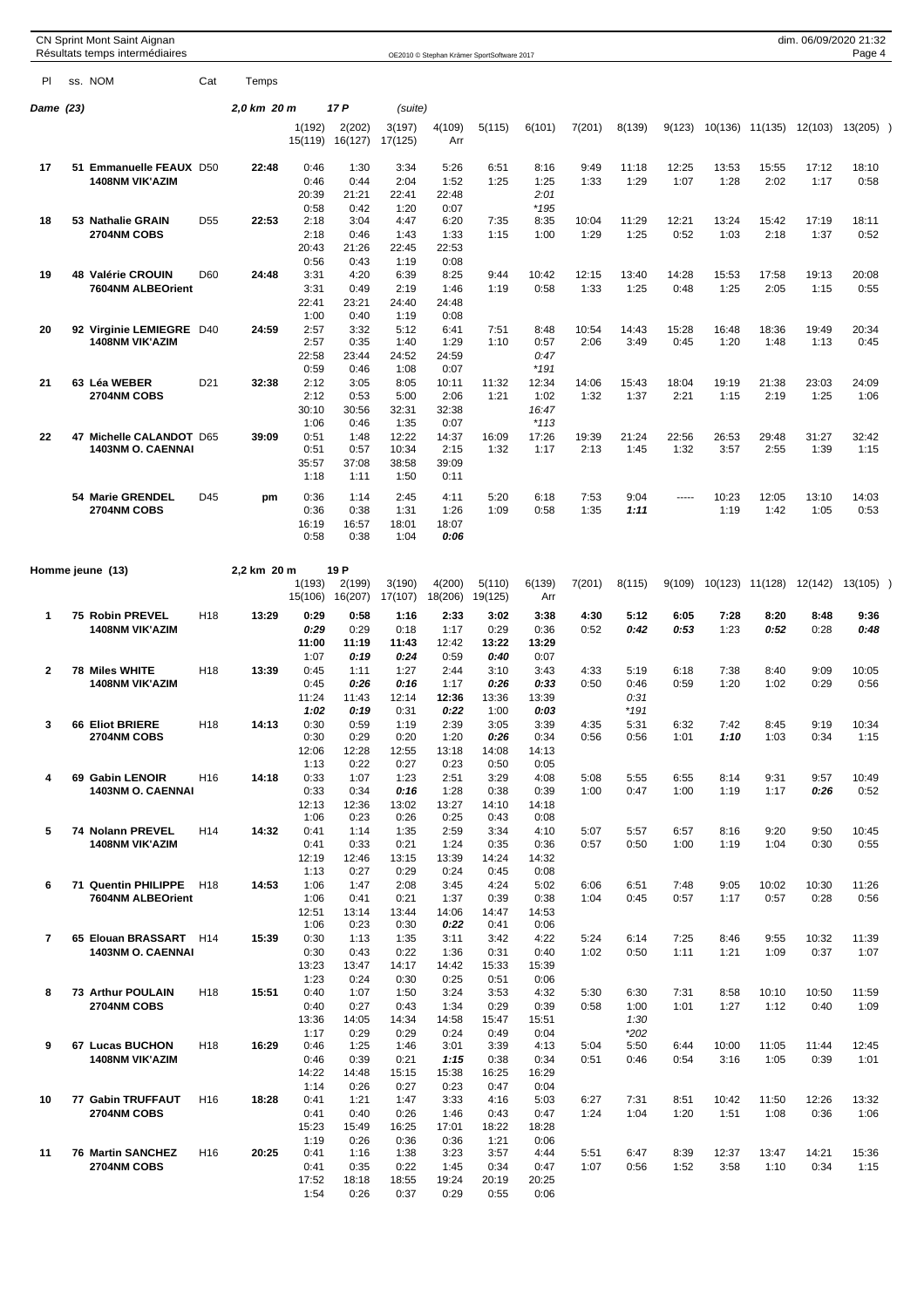|                |    | CN Sprint Mont Saint Aignan<br>Résultats temps intermédiaires |                 |             |                                       |                                       |                               |                                | OE2010 © Stephan Krämer SportSoftware 2017 |                                |               |                                  |                                |               |                 | dim. 06/09/2020 21:32 | Page 5        |  |
|----------------|----|---------------------------------------------------------------|-----------------|-------------|---------------------------------------|---------------------------------------|-------------------------------|--------------------------------|--------------------------------------------|--------------------------------|---------------|----------------------------------|--------------------------------|---------------|-----------------|-----------------------|---------------|--|
| PI             |    | ss. NOM                                                       | Cat             | Temps       |                                       |                                       |                               |                                |                                            |                                |               |                                  |                                |               |                 |                       |               |  |
|                |    | Homme jeune (13)                                              |                 | 2,2 km 20 m |                                       | 19 <sub>P</sub>                       | (suite)                       |                                |                                            |                                |               |                                  |                                |               |                 |                       |               |  |
|                |    |                                                               |                 |             | 1(193)<br>15(106)                     | 2(199)<br>16(207)                     | 3(190)<br>17(107)             | 4(200)<br>18(206)              | 5(110)<br>19(125)                          | 6(139)<br>Arr                  | 7(201)        | 8(115)                           | 9(109)                         |               | 10(123) 11(128) | 12(142)               | $13(105)$ )   |  |
| 12             |    | <b>72 Augustin PICQUE</b><br><b>1408NM VIK'AZIM</b>           | H <sub>14</sub> | 32:20       | 6:10<br>6:10<br>29:49<br>1:24         | 7:12<br>1:02<br>30:14<br>0:25         | 7:42<br>0:30<br>30:47<br>0:33 | 9:31<br>1:49<br>31:18<br>0:31  | 10:06<br>0:35<br>32:15<br>0:57             | 13:33<br>3:27<br>32:20<br>0:05 | 14:22<br>0:49 | 15:16<br>0:54<br>22:03<br>$*113$ | 16:26<br>1:10                  | 25:08<br>8:42 | 26:09<br>1:01   | 26:56<br>0:47         | 28:06<br>1:10 |  |
|                |    | 68 Titouan CHAPUT<br>1406NM vir'king rai                      | H <sub>16</sub> | pm          | 0:36<br>0:36<br>18:19<br>1:34         | 1:07<br>0:31<br>18:53<br>0:34         | 1:27<br>0:20<br>19:42<br>0:49 | 3:12<br>1:45<br>20:38<br>0:56  | 3:41<br>0:29<br>22:45<br>2:07              | $- - - - -$<br>23:03<br>0:18   | -----         | 7:12<br>3:31<br>4:49<br>*123     | 8:14<br>1:02<br>6:13<br>$*102$ | 13:26<br>5:12 | 14:30<br>1:04   | 15:03<br>0:33         | 16:27<br>1:24 |  |
|                |    | Dame jeune (13)                                               |                 | 1,6 km 20 m | 1(199)<br>15(125)                     | 15 P<br>2(190)<br>Arr                 | 3(195)                        | 4(197)                         | 5(134)                                     | 6(123)                         | 7(128)        | 8(142)                           | 9(105)                         | 10(205)       | 11(106)         | 12(107)               | 13(206)       |  |
| 1              |    | <b>86 Estelle MAHALIN</b><br><b>1403NM O. CAENNAI</b>         | D <sub>18</sub> | 9:32        | 0:41<br>0:41<br>9:27                  | 0:59<br>0:18<br>9:32                  | 1:29<br>0:30                  | 2:21<br>0:52                   | 3:06<br>0:45                               | 3:44<br>0:38                   | 4:41<br>0:57  | 5:09<br>0:28                     | 6:05<br>0:56                   | 6:23<br>0:18  | 7:34<br>1:11    | 8:08<br>0:34          | 8:31<br>0:23  |  |
| $\mathbf{2}$   |    | <b>87 Flavie MAHALIN</b><br><b>1403NM O. CAENNAI</b>          | D16             | 9:52        | 0:17<br>0:44<br>0:44<br>9:46          | 0:05<br>1:03<br>0:19<br>9:52          | 1:32<br>0:29                  | 2:26<br>0:54                   | 3:16<br>0:50                               | 3:54<br>0:38                   | 4:53<br>0:59  | 5:23<br>0:30                     | 6:26<br>1:03                   | 6:44<br>0:18  | 7:47<br>1:03    | 8:24<br>0:37          | 8:50<br>0:26  |  |
| 3              |    | 82 Ana HEURTAUX<br><b>1408NM VIK'AZIM</b>                     | D <sub>18</sub> | 10:13       | 0:18<br>0:38<br>0:38<br>10:08<br>0:20 | 0:06<br>0:56<br>0:18<br>10:13<br>0:05 | 1:26<br>0:30                  | 2:16<br>0:50                   | 3:05<br>0:49                               | 3:47<br>0:42                   | 4:47<br>1:00  | 5:18<br>0:31                     | 6:18<br>1:00                   | 6:39<br>0:21  | 7:54<br>1:15    | 8:39<br>0:45          | 9:08<br>0:29  |  |
| 4              |    | 80 Camille BOSCHER<br><b>1408NM VIK'AZIM</b>                  | D <sub>16</sub> | 11:55       | 0:45<br>0:45<br>11:49<br>0:23         | 1:10<br>0:25<br>11:55<br>0:06         | 1:44<br>0:34                  | 2:41<br>0:57                   | 3:32<br>0:51                               | 4:47<br>1:15                   | 6:01<br>1:14  | 6:38<br>0:37                     | 7:42<br>1:04                   | 8:02<br>0:20  | 9:28<br>1:26    | 10:05<br>0:37         | 10:33<br>0:28 |  |
| 5              |    | 89 Lisa NIEDBALSKI<br><b>1403NM O. CAENNAI</b>                | D <sub>16</sub> | 11:57       | 0:52<br>0:52<br>11:51<br>0:20         | 1:13<br>0:21<br>11:57<br>0:06         | 1:50<br>0:37                  | 2:53<br>1:03                   | 3:44<br>0:51                               | 4:43<br>0:59                   | 6:03<br>1:20  | 6:39<br>0:36                     | 7:39<br>1:00                   | 8:02<br>0:23  | 9:25<br>1:23    | 10:04<br>0:39         | 10:32<br>0:28 |  |
| 6              | 91 | <b>Justine POULAIN</b><br><b>2704NM COBS</b>                  | D16             | 12:26       | 0:52<br>0:52<br>12:21<br>0:22         | 1:15<br>0:23<br>12:26<br>0:05         | 1:52<br>0:37                  | 2:59<br>1:07                   | 3:59<br>1:00                               | 4:54<br>0:55                   | 6:08<br>1:14  | 6:43<br>0:35                     | 7:49<br>1:06                   | 8:11<br>0:22  | 9:51<br>1:40    | 10:48<br>0:57         | 11:13<br>0:25 |  |
| 6              |    | 81 Noémie FEAUX DE<br><b>1408NM VIK'AZIM</b>                  | D <sub>18</sub> | 12:26       | 0:47<br>0:47<br>12:21<br>0:22         | 1:08<br>0:21<br>12:26<br>0:05         | 1:47<br>0:39                  | 2:49<br>1:02                   | 3:48<br>0:59                               | 4:54<br>1:06                   | 6:06<br>1:12  | 6:40<br>0:34                     | 7:50<br>1:10                   | 8:12<br>0:22  | 9:47<br>1:35    | 10:33<br>0:46         | 11:06<br>0:33 |  |
| 8              |    | 85 Thaïs LEREDDE<br>1408NM VIK'AZIM                           | D <sub>16</sub> | 13:07       | 1:21<br>1:21<br>13:02<br>0:25         | 1:50<br>0:29<br>13:07<br>0:05         | 2:37<br>0:47                  | 3:39<br>1:02                   | 4:49<br>1:10                               | 5:52<br>1:03                   | 6:58<br>1:06  | 7:37<br>0:39                     | 8:46<br>1:09                   | 9:08<br>0:22  | 10:24<br>1:16   | 11:07<br>0:43         | 11:44<br>0:37 |  |
| 9              |    | 83 Soraya KEBLI<br>1406NM vir'king rai                        | D <sub>16</sub> | 13:43       | 0:47<br>0:47<br>13:34<br>0:29         | 1:10<br>0:23<br>13:43<br>0:09         | 1:48<br>0:38                  | 3:01<br>1:13                   | 4:03<br>1:02                               | 5:38<br>1:35                   | 6:58<br>1:20  | 7:32<br>0:34                     | 8:51<br>1:19                   | 9:12<br>0:21  | 10:49<br>1:37   | 11:34<br>0:45         | 12:11<br>0:37 |  |
| 10             |    | 90 Elsa POULAIN<br>2704NM COBS                                | D <sub>14</sub> | 14:10       | 0:46<br>0:46<br>14:06<br>0:23         | 1:06<br>0:20<br>14:10<br>0:04         | 1:41<br>0:35                  | 2:52<br>1:11<br>4:44<br>$*113$ | 3:49<br>0:57                               | 5:56<br>2:07                   | 7:14<br>1:18  | 7:56<br>0:42                     | 9:15<br>1:19                   | 9:42<br>0:27  | 11:33<br>1:51   | 12:19<br>0:46         | 12:51<br>0:32 |  |
| 11             |    | 79 Alyssia BONNEL<br>1406NM vir'king rai                      | D <sub>16</sub> | 16:27       | 1:42<br>1:42<br>16:21<br>0:27         | 2:05<br>0:23<br>16:27<br>0:06         | 3:06<br>1:01                  | 5:22<br>2:16                   | 6:40<br>1:18                               | 7:46<br>1:06                   | 9:21<br>1:35  | 10:03<br>0:42                    | 11:15<br>1:12                  | 11:38<br>0:23 | 13:24<br>1:46   | 14:18<br>0:54         | 14:58<br>0:40 |  |
| 12             |    | 88 Emma MARCHAND<br>2704NM COBS                               | D <sub>16</sub> | 17:55       | 1:16<br>1:16<br>17:47<br>0:26         | 1:42<br>0:26<br>17:55<br>0:08         | 2:22<br>0:40                  | 4:29<br>2:07                   | 5:45<br>1:16                               | 7:31<br>1:46                   | 9:05<br>1:34  | 9:58<br>0:53                     | 11:34<br>1:36                  | 11:58<br>0:24 | 13:57<br>1:59   | 14:50<br>0:53         | 15:30<br>0:40 |  |
| 13             |    | 84 Marie LECOCQ<br><b>1408NM VIK'AZIM</b>                     | D <sub>18</sub> | 29:46       | 11:04<br>11:04<br>29:37<br>0:37       | 11:30<br>0:26<br>29:46<br>0:09        | 12:03<br>0:33                 | 13:16<br>1:13                  | 14:11<br>0:55                              | 15:03<br>0:52                  | 20:56<br>5:53 | 22:54<br>1:58                    | 24:04<br>1:10                  | 24:41<br>0:37 | 26:17<br>1:36   | 27:05<br>0:48         | 27:52<br>0:47 |  |
| H/D12 (5)      |    |                                                               |                 | 1,5 km 20 m | 1(194)<br>Arr                         | 14 P<br>2(190)                        | 3(195)                        | 4(196)                         | 5(110)                                     | 6(113)                         | 7(102)        | 8(198)                           | 9(104)                         |               | 10(105) 11(106) | 12(127)               | 13(129)       |  |
| 1              |    | 93 Eryne BRASSART<br>1403NM O. CAENNAI                        | D <sub>12</sub> | 11:28       | 0:23<br>0:23<br>11:28<br>0:09         | 1:04<br>0:41                          | 1:57<br>0:53                  | 2:46<br>0:49                   | 3:36<br>0:50                               | 4:47<br>1:11                   | 5:33<br>0:46  | 6:36<br>1:03                     | 7:19<br>0:43                   | 8:13<br>0:54  | 9:32<br>1:19    | 10:14<br>0:42         | 10:54<br>0:40 |  |
| $\overline{2}$ |    | 97 Aurel TRUFFAUT<br>2704NM COBS                              | H <sub>12</sub> | 19:13       | 0:25<br>0:25<br>19:13<br>1:11         | 2:26<br>2:01                          | 3:09<br>0:43                  | 3:50<br>0:41                   | 4:49<br>0:59                               | 6:10<br>1:21                   | 6:52<br>0:42  | 7:47<br>0:55                     | 8:20<br>0:33                   | 9:18<br>0:58  | 10:12<br>0:54   | 16:56<br>6:44         | 17:38<br>0:42 |  |